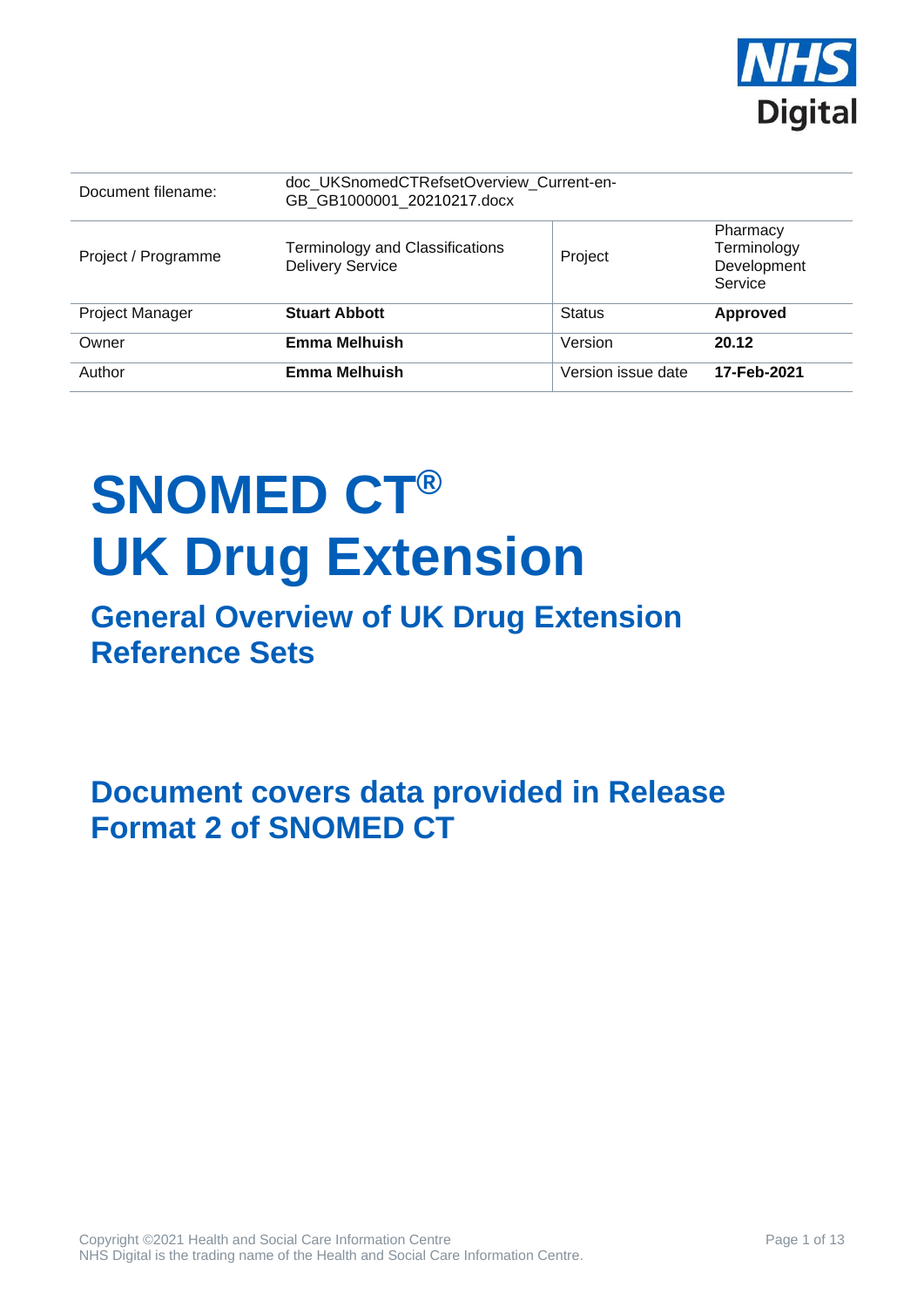## **Document management**

## **Revision History**

| <b>Version</b> | <b>Date</b>      | <b>Summary of Changes</b>                                                                                               |
|----------------|------------------|-------------------------------------------------------------------------------------------------------------------------|
| 1.0            | October 2009     | Summary of Changes not available for this version                                                                       |
| 1.1            | March 2010       | Summary of Changes not available for this version                                                                       |
| 2.0            | October 2010     | Summary of Changes not available for this version                                                                       |
| 3.0            | October 2011     | Summary of Changes not available for this version                                                                       |
| 4.0            | February<br>2012 | Summary of Changes not available for this version                                                                       |
| 5.0            | <b>July 2012</b> | Summary of Changes not available for this version                                                                       |
| 6.0            | 26-Mar-2013      | Changes from 'Core' release to 'International' release                                                                  |
|                |                  | Rebranded as HSCIC                                                                                                      |
| 6.1            | 10-Oct-2013      | Correction of status for UK Language subset                                                                             |
| 7.0            | 28-May-2014      | Update to include RF2 release                                                                                           |
| 8.0            | 17-Sep-2014      | Contact details updated                                                                                                 |
| 9.0            | 07-Jan-2015      | Removal of the Administrative changes section. Update of contact details                                                |
| 10.0           | 27-May-2015      | Revised document format. Inclusion of new subsets                                                                       |
| 11.0           | 06-Jan-2016      | Inclusion of new subsets                                                                                                |
| 12.0           | 22-Jun-2016      | Inclusion of new subsets                                                                                                |
| 13.0           | 05-Aug-2016      | Inclusion of new subset and name change for QOF nicotine replacement<br>subset. Update to new corporate document format |
| 14.0           | 01-Feb-2017      | Inclusion of new Enhanced Services subsets                                                                              |
| 15.0           | 01-Apr-2018      | Change UKTC to UK NRC (UK National Release Centre)                                                                      |
| 16.0           | 16-May-2018      | Inclusion of new refsets                                                                                                |
| 17.0           | 11-Jul-2018      | Inclusion of new refsets and removal of Seasonal Flu vaccines subset                                                    |
| 18.0           | 08-Aug-2018      | Inclusion of new refset                                                                                                 |
| 19.0           | 01-Oct-2018      | Removal of Great Britain English language subsets                                                                       |
| 20.0           | 31-Oct-2018      | Inclusion of new refset                                                                                                 |
| 20.1           | 20-Feb-2019      | Inclusion of new refsets                                                                                                |
| 20.2           | 20-Mar-2019      | Inclusion of new refsets                                                                                                |
| 20.3           | 15-May-2019      | Inclusion of new refset                                                                                                 |
| 20.4           | 04-Sep-2019      | Inclusion of new dm+d Association refset                                                                                |
| 20.4           | 02-Oct-2019      | Inclusion of new refsets                                                                                                |
| 20.5           | 30-Oct-2019      | Inclusion of new refset                                                                                                 |
| 20.7           | 19-Feb-2020      | Inclusion of new refsets                                                                                                |
| 20.8           | 15-Apr-2020      | Inclusion of new COVID-19 refsets                                                                                       |
| 20.9           | 13-May-2020      | Inclusion of new refsets, title renamed from Subset to Reference Set                                                    |
| 20.10          | 10-Jun-2020      | Inclusion of new COVID-19 NSAID refset                                                                                  |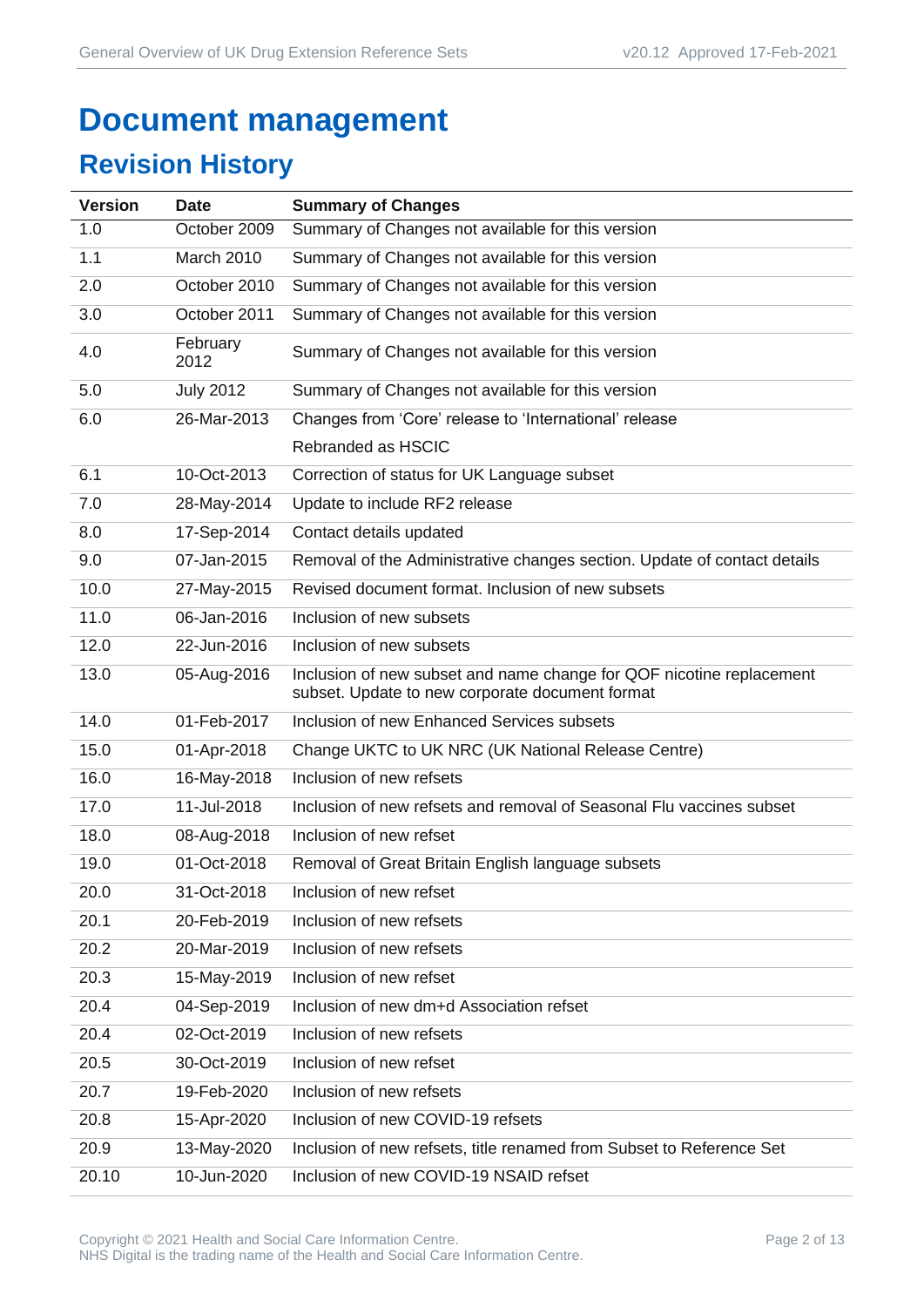| 20.11 | 28-Oct-2020 | Inclusion of new ES HPV Refset |
|-------|-------------|--------------------------------|
| 20.12 | 17-Feb-2021 | Inclusion of new refsets       |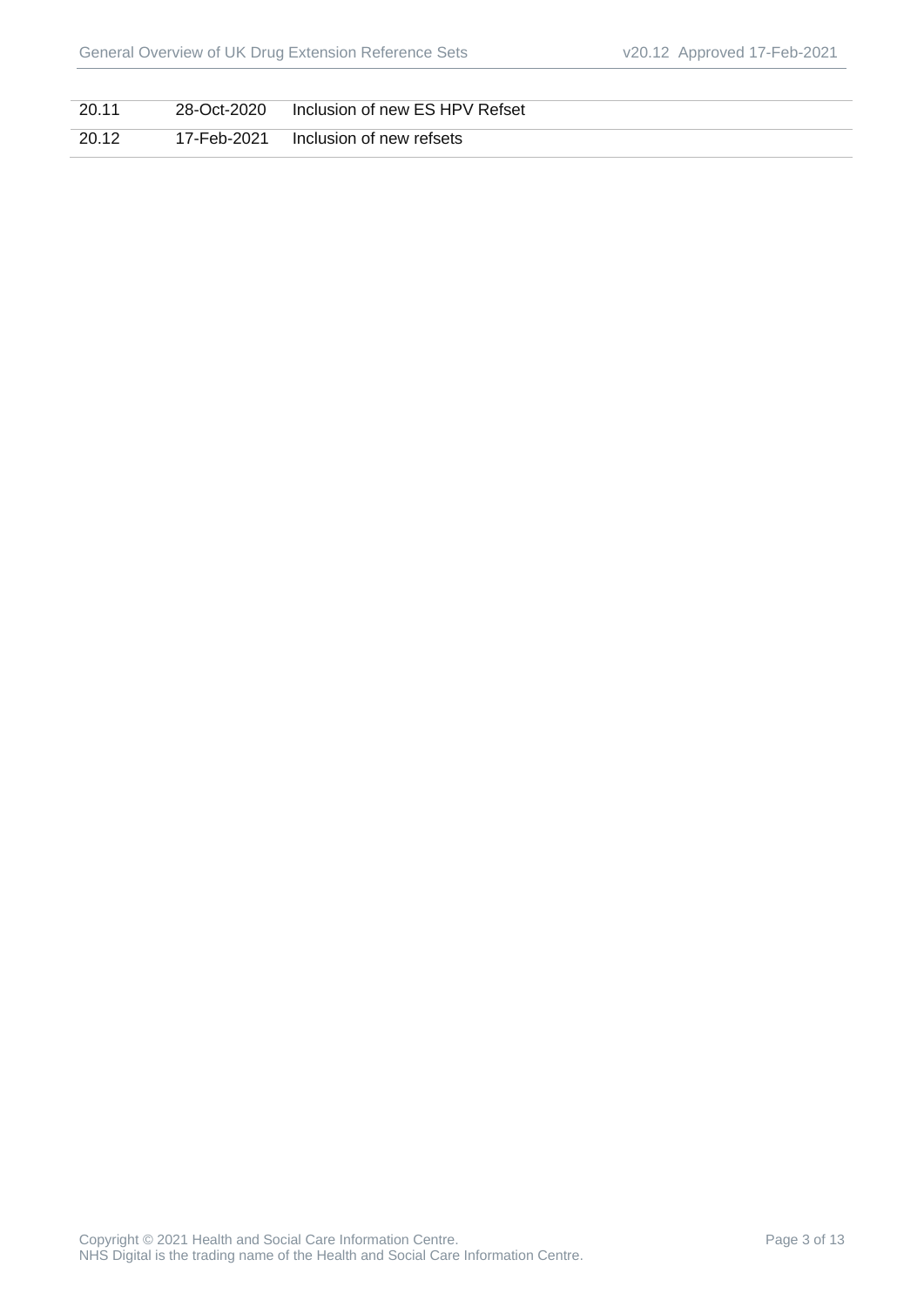#### **Reviewers**

This document must be reviewed by the following people:

| <b>Reviewer name</b> | <b>Title / Responsibility</b>                                         | <b>Date</b> | <b>Version</b> |  |
|----------------------|-----------------------------------------------------------------------|-------------|----------------|--|
| Chris Morris         | Technical Services Workstream Lead -<br>Operations and Infrastructure | 06-May-2015 | 10.0           |  |
|                      |                                                                       |             |                |  |

#### **Approved by**

This document must be approved by the following people:

| <b>Name</b>          | <b>Signature</b> | <b>Title</b>                                      | <b>Date</b> | <b>Version</b> |
|----------------------|------------------|---------------------------------------------------|-------------|----------------|
| <b>Stuart Abbott</b> | SABBOTT          | <b>Principal Terminology</b><br><b>Specialist</b> | 18-Feb-2021 | 20.12          |

## **Glossary of Terms**

| <b>Term / Abbreviation</b> | What it stands for                                                  |  |
|----------------------------|---------------------------------------------------------------------|--|
| dm+d                       | NHS Dictionary of Medicines and Devices                             |  |
| <b>IHTSDO</b>              | International Health Terminology Standards Development Organization |  |
| <b>NHSBSA</b>              | National Health Service Business Services Authority                 |  |

## **Contact Information**

| This document is produced by: |                                                                                                                      |  |
|-------------------------------|----------------------------------------------------------------------------------------------------------------------|--|
| Address:                      | <b>NHS Digital</b><br>The UK National Release Centre (UK NRC)<br>1 Trevelyan Square<br>Boar Lane<br>Leeds<br>LS1 6AE |  |
| Telephone:                    | 0300 30 34 777                                                                                                       |  |
| Email:                        | Information.standards@nhs.net                                                                                        |  |
| Internet:                     | www.digital.nhs.uk                                                                                                   |  |

#### **Document Control:**

The controlled copy of this document is maintained in the NHS Digital corporate network. Any copies of this document held outside of that area, in whatever format (e.g. paper, email attachment), are considered to have passed out of control and should be checked for currency and validity.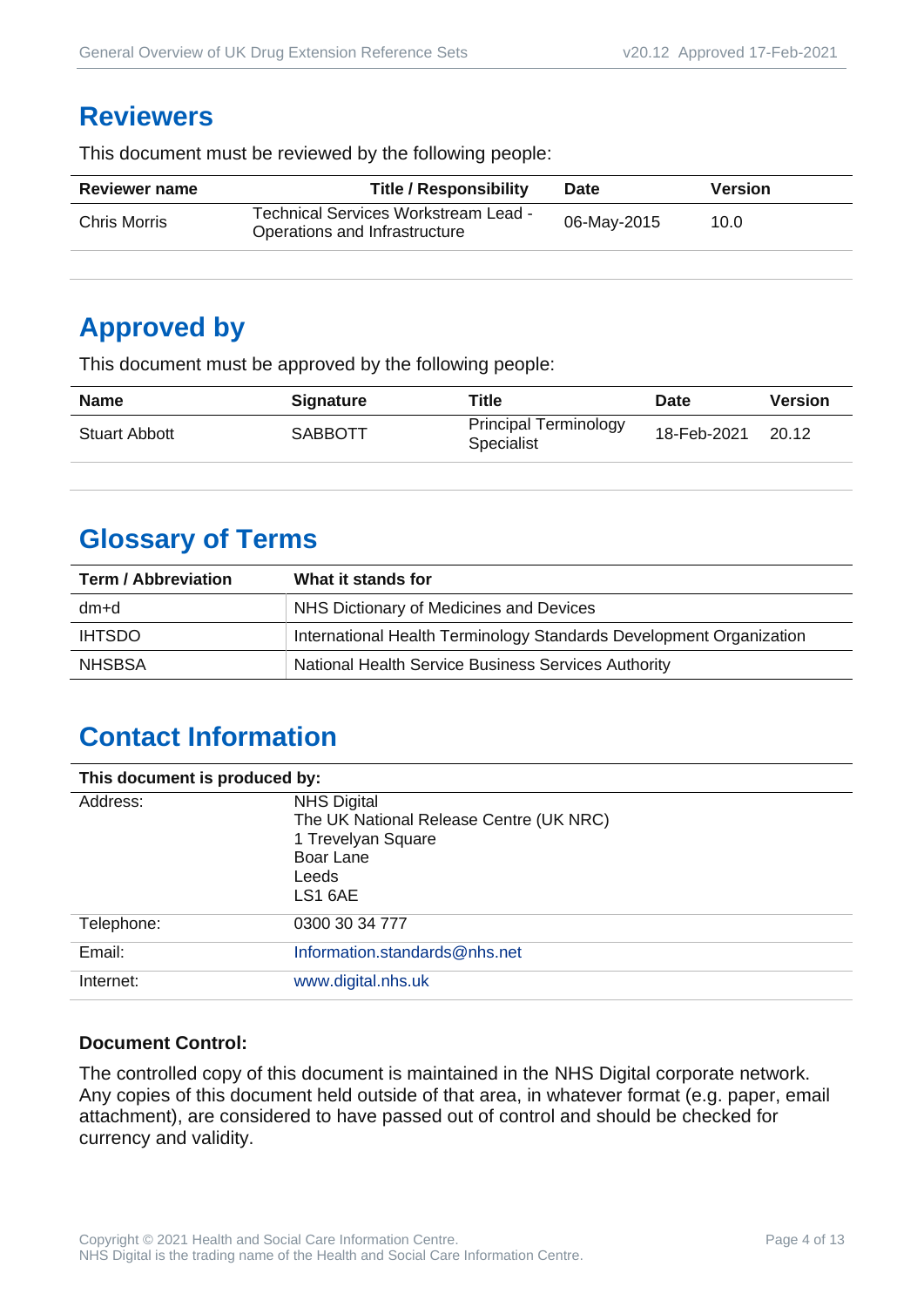## **Contents**

| <b>Purpose of this Document</b>                                     |                |
|---------------------------------------------------------------------|----------------|
| <b>Terms and conditions</b>                                         | 6              |
| <b>Introduction</b>                                                 | 6              |
| Scope                                                               | 7              |
| <b>Release Formats</b>                                              | 7              |
| Management, Quality Assurance and Validation                        | $\overline{7}$ |
| <b>General Information in relation to refsets</b>                   | 8              |
| NHS Realm Language Reference set                                    | 8              |
| Requests for Change                                                 | 8              |
| <b>Historical refsets</b>                                           | 8              |
| List of Refsets included in the SNOMED CT UK Drug Extension Release | - 9            |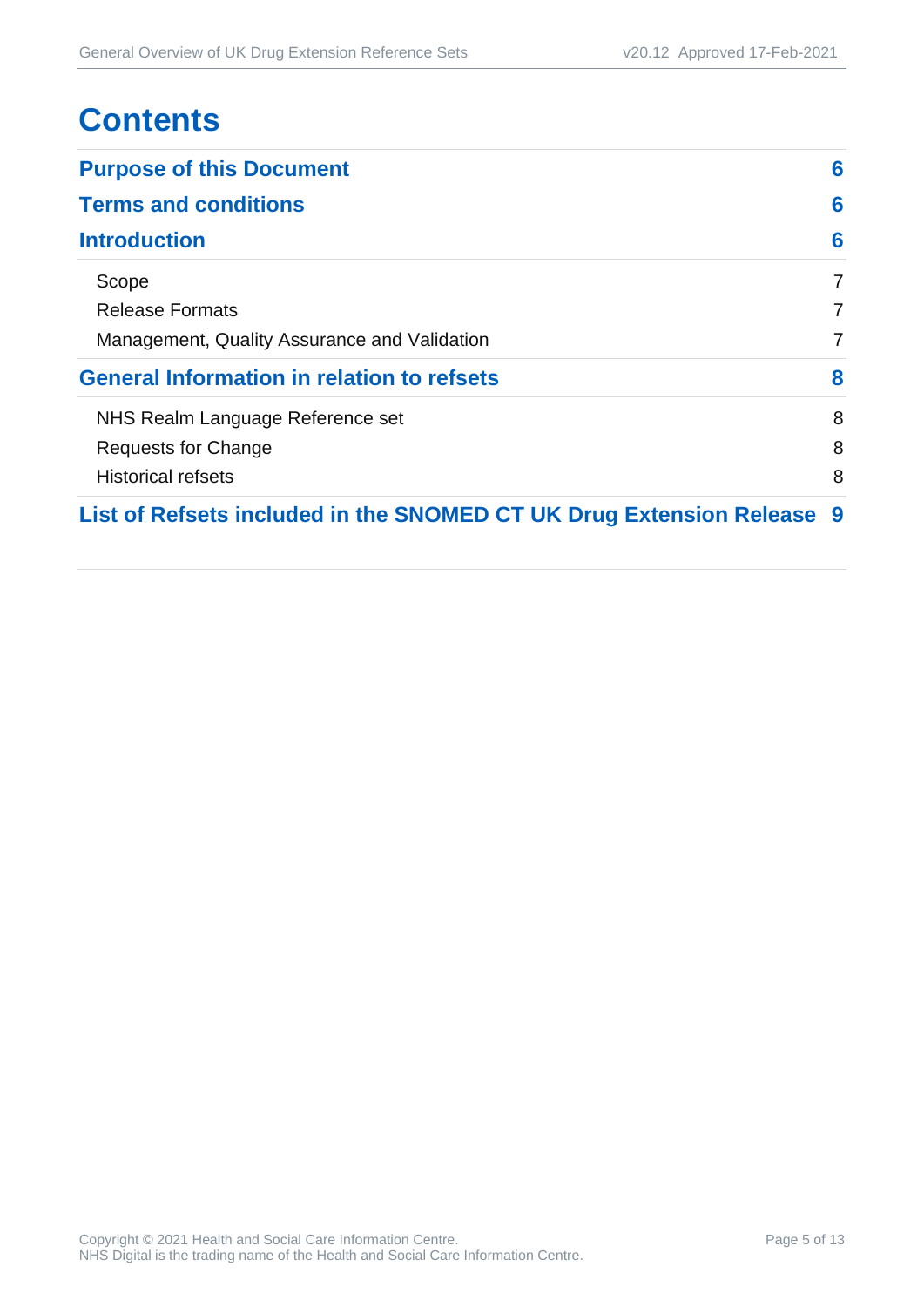## <span id="page-5-0"></span>**Purpose of this Document**

This document provides information relating to the reference sets provided within the SNOMED CT<sup>1</sup> UK Drug Extension. Further information on SNOMED CT and reference sets can be found at:<https://digital.nhs.uk/snomed-ct>

For a full description on the use, technical structure and implementation of SNOMED CT and reference sets, please refer to the SNOMED International Starter Guide and the SNOMED International Technical Implementation Guide (TIG) provided within the Document Library on the SNOMED International website [\(https://confluence.ihtsdotools.org/display/DOC\)](https://confluence.ihtsdotools.org/display/DOC).

## <span id="page-5-1"></span>**Terms and conditions**

*The following conditions apply to your use of content, files and information assets ("Content") accessible through the TRUD website* 

*[\[https://isd.digital.nhs.uk/trud3/user/guest/group/0/home\]](https://isd.digital.nhs.uk/trud3/user/guest/group/0/home). These conditions form a part of the website terms and conditions and any additional licensing terms specified on this website as applicable to the Content. No part of the Content:*

- i) *constitutes a medical device;*
- ii) *has an intended medical purpose; nor*
- iii) *is intended to be an accessory to a medical device;*

*as per Regulation (EU) 2017/745 of the European Parliament and Council on medical devices. Other than where liability cannot be excluded as a matter of law NHS Digital is not liable for any damages, costs, liabilities or expenses (whether the same are direct or indirect) suffered by you, or any third party to whom you may make Content available, arising out of, or in connection to, use or intended use of the Content (including, but not limited to, any purported reliance on the Content being a medical device, having a medical purpose or being an accessory to a medical device).*

## <span id="page-5-2"></span>**Introduction**

This document is provided for those who may wish to use the SNOMED CT reference sets provided within the release files of the UK Drug Extension in Release Format 2 (RF2). Reference sets provided in RF2 are also referred to as *refsets* (see Section 3.2.1 the [TIG](http://snomed.org/tig) for further information). This document uses the term 'refsets' throughout. Some refsets are also subsets of SNOMED CT components. The term subset was widely used with SNOMED CT Release Format 1 but is less commonly used in RF2.

You can find definitions for [reference set](https://confluence.ihtsdotools.org/display/DOCGLOSS/reference+set) and [subset](https://confluence.ihtsdotools.org/display/DOCGLOSS/subset) in the [SNOMED Glossary.](http://snomed.org/gl)

SNOMED CT refsets have a range of purposes and vary in size from a single member to ones with over 100,000 members. The common use of refsets in systems include:

To simplify the user interface

<sup>1</sup> SNOMED® and SNOMED CT® are registered trademarks of the International Health Terminology Standards Development Organisation (IHTSDO<sup>®</sup>) [\(www.snomed.org\)](http://www.snomed.org/). SNOMED CT<sup>®</sup> was originally created by the College of American Pathologists.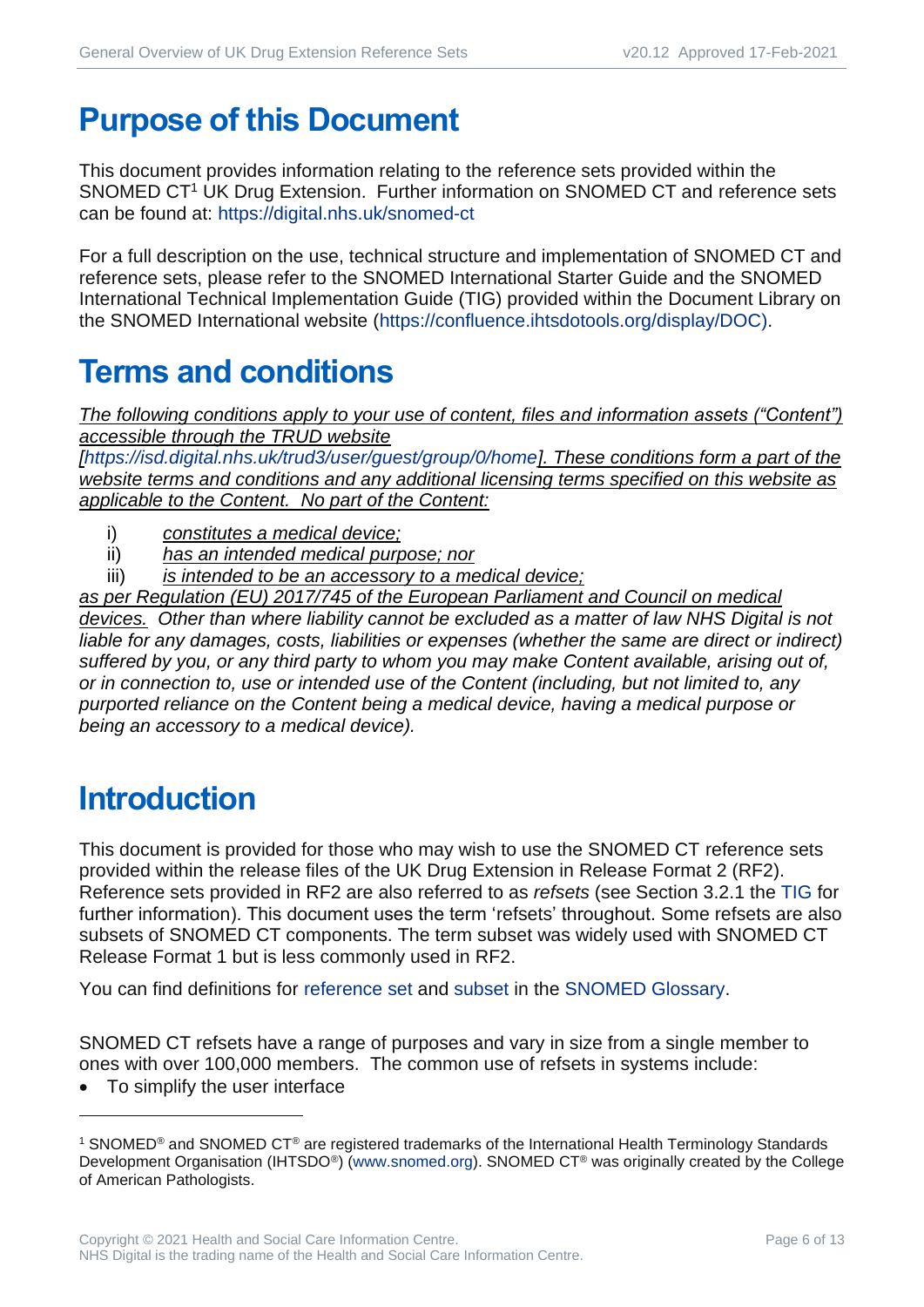- To improve data quality
- To maintain consistency between different organisations
- To enable interoperability between different clinical systems
- To support statutory reporting requirements

A brief description of the UK refsets included in the SNOMED CT UK Drug Extension can now be found within the on-line [Data Dictionary for Care;](https://dd4c.digital.nhs.uk/dd4c/) information on international refsets can be found with the international release.

Refsets are a derivative of the SNOMED CT UK Drug Extension and should be used in conjunction with the SNOMED CT UK Edition files. Except where otherwise specified, all refsets are of national use rather than local use and of potential relevance to all health professions, system suppliers, record and messaging designers.

### <span id="page-6-0"></span>**Scope**

The scope of this document is the SNOMED CT UK refsets (RF2) released in the UK Drug extension.

#### <span id="page-6-1"></span>**Release Formats**

The SNOMED CT UK Clinical Edition was previously released in 2 formats: Release Format 1 (RF1) and Release Format 2 (RF2).

From 18 April 2018 the SNOMED CT UK Drug Extension is only fully supported in RF2 format.

The 1 April 2018 Edition was the final publication of the data in RF1 format.

In most cases each of the concept subsets within the RF1 release have been provided as a simple reference set in the RF2 release, and each description subset in RF1 has an equivalent language reference set in RF2. This is the delivery mechanism RF2 uses for such artefacts. RF2 has an inbuilt mechanism for managing the history of such a subset at a given point within its file structure and data. Please refer to the SNOMED International SNOMED CT Starter Guide<sup>2</sup> and the SNOMED International SNOMED CT Technical Implementation Guide<sup>3</sup> to aid your understanding of the structure and content of SNOMED CT and of the specific detail relating to reference sets.

The refset files are additional to the core tables included in the release and are provided in the Refset folder in RF2. Refsets of the same type in a folder are provided in a single file within that folder for ease of implementation.

### <span id="page-6-2"></span>**Management, Quality Assurance and Validation**

Refsets are dynamic (based on a query specification) and can vary from release to release, (based on a specific hand-picked set of concepts). Future releases of refsets are subject to iterative refinement both because of end-user feedback and upon review at each subsequent SNOMED CT release in relation to the original specification. Refsets may need to change in

<sup>2</sup> <http://snomed.org/starter>

<sup>3</sup> <http://snomed.org/tig>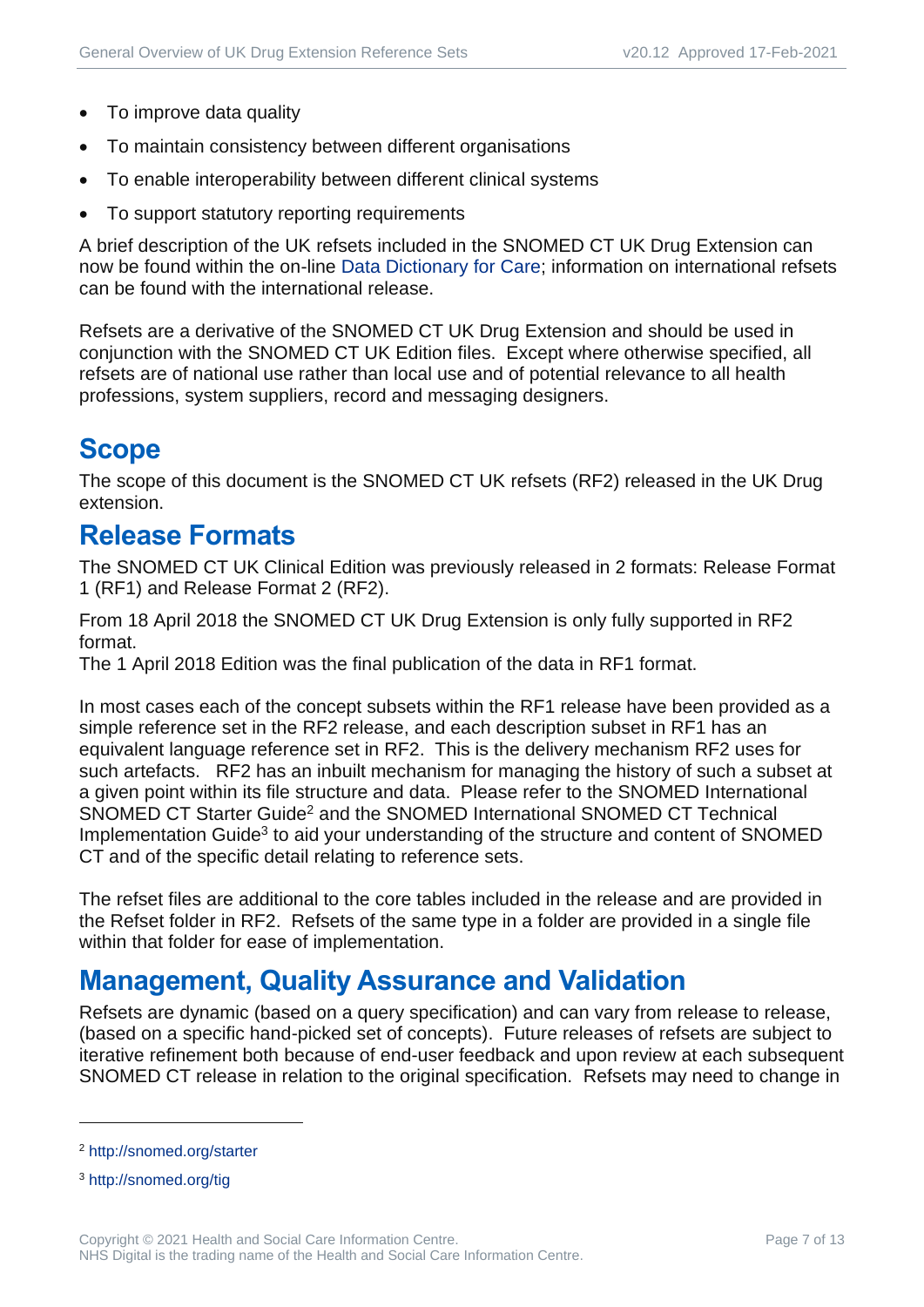both the size and scope of the files if underpinning policy is revised or underlying SNOMED CT content changes.

Where refsets have no current owner or specific use case defined, they are only maintained using a technical process for SNOMED CT content updates; there is no clinical effort applied over and above re-running the refset specification and reconciling any retirements to their replacements.

Named refset owners are responsible for the quality assurance and maintenance of their refset and for managing changes to the refset which may result from the content changes in the bi-annual release or dm+d data.

Information on individual refsets including ownership, purpose, scope and status are now made available on line at the [Data Dictionary for Care](https://dd4c.digital.nhs.uk/dd4c/) rather than in this document.

## <span id="page-7-0"></span>**General Information in relation to refsets**

#### <span id="page-7-1"></span>**NHS Realm Language Reference set**

Some domains of use require language refsets (formerly known as description subsets in RF1) to identify their preferred descriptions for use with the concepts identified by the refset (as opposed to concept based refsets where the preferred term is used for the description of the concept). Wherever possible, descriptions are harmonised with the NHS Realm Language refset, but where this is not possible a language refset enables the required synonym to be identified. As a general rule the specialist professional bodies for a given domain of use will guide the content of the NHS Realm Language reference set and thus individual language refsets will only be developed where a particular professional body identifies specific descriptions different to those in the NHS Realm Language Reference set.

In an implementation using the RF2 files, the NHS Realm Language reference set should be used to provide the UK FSN, Preferred Term and Synonyms.

#### <span id="page-7-2"></span>**Requests for Change**

Unless stated otherwise (for example where requests go through the owner of the refset), requests for changes to SNOMED CT UK Drug Extension refsets will be handled via [information.standards@nhs.net](mailto:information.standards@nhs.net) with the subject line 'SNOMED CT UK Drug Extension Refset Request'.

#### <span id="page-7-3"></span>**Historical refsets**

Refsets may be withdrawn over time for a number of reasons. This information will now be provided within the Data Dictionary for Care as part of the information held on the refset. Refsets which are no longer released will be shown with the status of "Deprecated". In RF2 the details will be available in the release of type 'Full' if the refset metadata concept remains active, but all members of the refset will be inactive. When the refset metadata concept is made Inactive the membership of the refset will not be published in any of the data release formats (Delta, Snapshot and Full) leaving no history of the refset membership.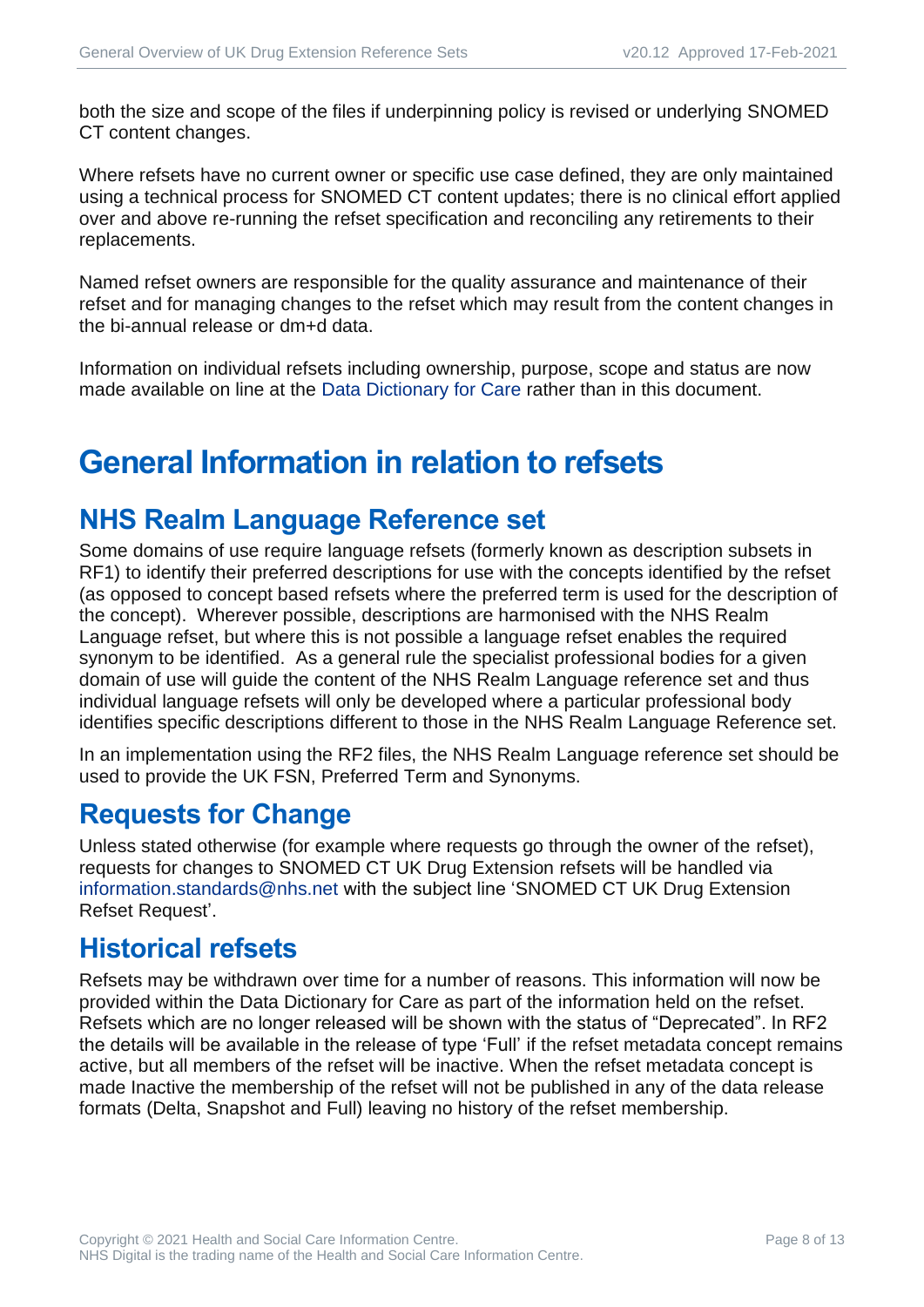## <span id="page-8-0"></span>**List of Refsets included in the SNOMED CT UK Drug Extension Release**

| <b>Subset Original ID</b> | <b>Refset ID</b>   | <b>Refset Name</b>                                |
|---------------------------|--------------------|---------------------------------------------------|
| <b>Clinical Messaging</b> |                    |                                                   |
| 1391000000139             |                    | <b>Manufactured Material</b>                      |
| <b>DMD</b>                |                    |                                                   |
| 801000001139              |                    | NHS dm+d AMP                                      |
| 1001000001133             |                    | NHS dm+d AMPP                                     |
| 9801000001139             |                    | NHS dm+d CFC Free                                 |
| 9301000001130             |                    | NHS dm+d CSM Black Triangle Drug List             |
| 838401000001139           |                    | NHS dm+d Dose Form                                |
| 9601000001138             |                    | NHS dm+d Gluten Free                              |
| 838301000001133           |                    | NHS dm+d Ingredient                               |
| 9701000001134             |                    | NHS dm+d Preservative Free                        |
| 9401000001136             |                    | NHS dm+d Parallel Import                          |
| 9501000001137             |                    | NHS dm+d Sugar Free                               |
|                           | 999000991000001107 | NHS dm+d Unit of Measure                          |
| 701000001134              |                    | NHS dm+d VMP                                      |
| 901000001131              |                    | NHS dm+d VMPP                                     |
| 601000001138              |                    | NHS dm+d VTM                                      |
|                           | 10991000001109     | NHS dm+d association                              |
| <b>Drug</b>               |                    |                                                   |
| 32901000001132            |                    | NHS dm+d TF                                       |
| 33001000001137            |                    | NHS dm+d TFG                                      |
| 716601000001132           |                    | NHS dm+d Combination VTM concepts                 |
| 922301000001137           |                    | <b>Allergy Archetypes Drug Groups</b>             |
|                           | 999000901000001102 | Learning Disabilities Observatory laxatives       |
|                           | 999000401000000107 | Device type simple                                |
|                           | 30931000001101     | Allergy or adverse effect causative agent         |
|                           | 31491000001101     | Radiotherapy units of measure                     |
|                           | 51971000001109     | Radiotherapy routes and methods of administration |
|                           | 115231000001104    | Vaccine route of administration                   |
| <b>EPrescribing</b>       |                    |                                                   |
| 44601000001133            |                    | ePrescribing breath actuated inhaler marker       |
| 59701000001138            |                    | ePrescribing cements 17                           |
| 44701000001137            |                    | ePrescribing co-name drugs rule 4                 |
| 44801000001132            |                    | ePrescribing creams ointment and gels 6a          |
| 44901000001135            |                    | ePrescribing creams ointment and gels 6b          |
|                           | 999001081000001103 | ePrescribing dose forms                           |
| 45001000001135            |                    | ePrescribing dressings 14a                        |
| 45101000001139            |                    | ePrescribing dressings 14b                        |
| 45201000001132            |                    | ePrescribing dry powder inhaler marker            |
| 45301000001137            |                    | ePrescribing endotracheopulmonary 11b             |
| 45401000001131            |                    | ePrescribing enemas and rectal solutions 7a       |
| 45501000001130            |                    | ePrescribing enemas and rectal solutions 7b       |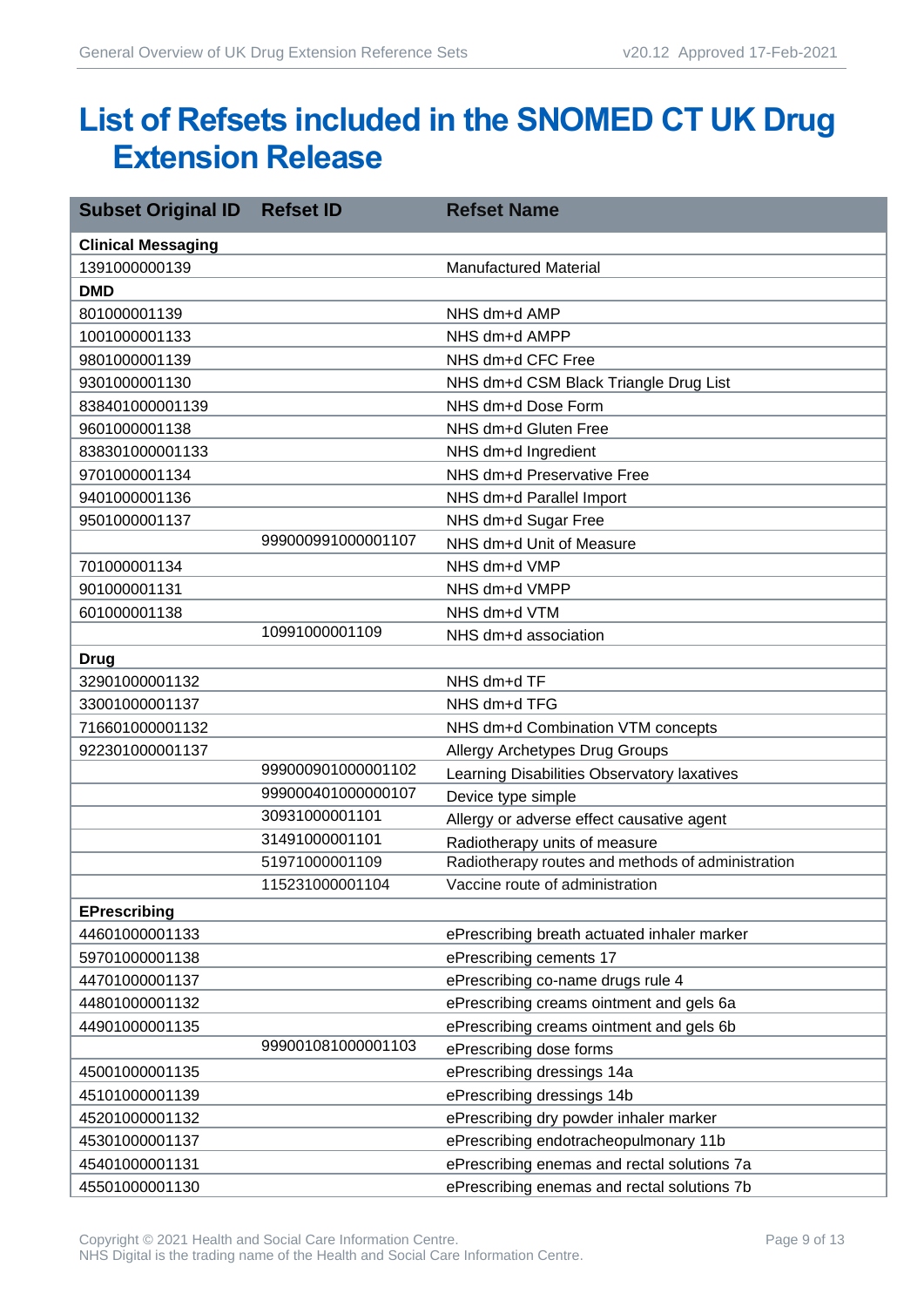| 45601000001134             | ePrescribing enteral feeds 8                                                         |
|----------------------------|--------------------------------------------------------------------------------------|
| 45701000001138             | ePrescribing eye ear nose liquids and powders 4                                      |
| 45801000001133             | ePrescribing foams 28                                                                |
| 45901000001136             | ePrescribing gases 25a                                                               |
| 46001000001131             | ePrescribing gases 25b                                                               |
| 46101000001132             | ePrescribing granules and powders 9a                                                 |
| 46201000001139             | ePrescribing granules and powders 9b                                                 |
| 46301000001134             | ePrescribing implants and sticks 15                                                  |
| 46401000001135             | ePrescribing infusions 22a                                                           |
| 46501000001136             | ePrescribing infusions 22b                                                           |
| 46601000001137             | ePrescribing inhalers and sprays 3                                                   |
| 46701000001133             | ePrescribing injections 20                                                           |
| 46801000001138             | ePrescribing instillations 29a                                                       |
| 46901000001130             | ePrescribing instillations 29b                                                       |
| 47001000001134             | ePrescribing insulin 21                                                              |
| 47101000001130             | ePrescribing IUDs 16                                                                 |
| 47201000001137             | ePrescribing metered dose inhaler marker                                             |
| 49001000001138             | ePrescribing modified release 12 hour                                                |
| 49101000001137             | ePrescribing modified release 24 hour                                                |
| 47301000001132             | ePrescribing multi-ingredient rule 1                                                 |
| 47401000001138             | ePrescribing nebuliser liquids 13a                                                   |
| 47501000001139             | ePrescribing nebuliser liquids 13b                                                   |
| 47601000001135             | ePrescribing never valid as a VMP rule 3                                             |
|                            | ePrescribing not recommended to prescribe as VMP bio-                                |
| 47701000001131             | availability rule 5a<br>ePrescribing not recommended to prescribe as VMP patient     |
| 47801000001136             | training rule 5b                                                                     |
|                            | ePrescribing not recommended to prescribe as VMP no                                  |
| 679201000001137            | published specification rule 5c                                                      |
| 841000001104               | ePrescribing caution - actual medicinal product level<br>prescribing advised rule 5d |
| 47901000001133             | ePrescribing no VTM rule 2                                                           |
| 48001000001130             | ePrescribing oral liquids 2a1                                                        |
| 58301000001130             | ePrescribing oral liquids 2a2                                                        |
| 48101000001131             | ePrescribing oral liquids 2b                                                         |
| 48201000001138             | ePrescribing oral solids 1                                                           |
| 30101000001130             | NHS e-Prescribing method subset                                                      |
| 30201000001137             | NHS e-Prescribing route of administration subset                                     |
| 48301000001133             | ePrescribing schedule 1 to 3 rule 6                                                  |
| 48401000001139             | ePrescribing suppositories and pessaries 10                                          |
| 48501000001135             | ePrescribing topical liquids 5a                                                      |
| 48601000001136             | ePrescribing topical liquids 5b                                                      |
| 48701000001132             | ePrescribing topical patches 12a                                                     |
| 48801000001137             | ePrescribing topical patches 12b                                                     |
| 48901000001134             | ePrescribing TPN 23                                                                  |
| <b>NHSRealmDescription</b> |                                                                                      |
| 625701000001130            | NHS realm description subset (pharmacy part)                                         |
| QOFPrescribable            |                                                                                      |
| 633801000001136            | QOF - angiotensin-converting enzyme inhibitors prescribable                          |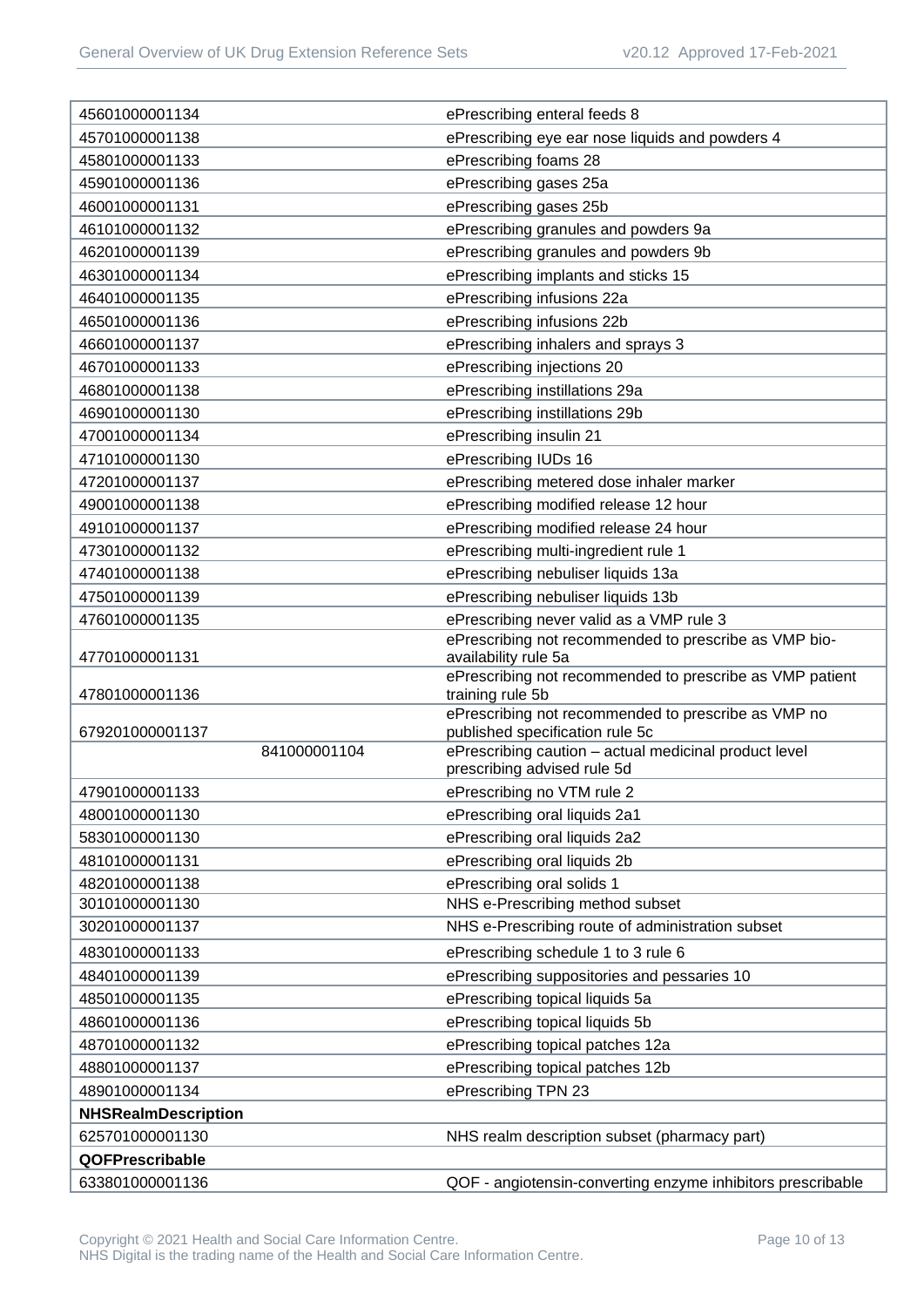|                 |                    | within general practice                                                                                               |
|-----------------|--------------------|-----------------------------------------------------------------------------------------------------------------------|
|                 |                    | QOF - angiotensin II receptor antagonists prescribable within                                                         |
| 633901000001133 |                    | general practice                                                                                                      |
| 634901000001130 |                    | QOF - antiepileptic medication prescribable within general<br>practice                                                |
|                 |                    | QOF - beta-adrenoceptor blockers excluding those used in                                                              |
| 635101000001131 |                    | heart failure prescribable within general practice                                                                    |
|                 |                    | QOF - beta-adrenoceptor blockers for use in coronary heart                                                            |
| 633701000001131 |                    | disease prescribable within general practice                                                                          |
|                 |                    | QOF - beta-adrenoceptor blockers for use in heart failure                                                             |
| 635201000001138 |                    | prescribable within general practice                                                                                  |
| 635401000001139 |                    | QOF - bone sparing agents prescribable within general<br>practice                                                     |
|                 |                    | QOF - chronic asthma medication prescribable within general                                                           |
| 633001000001134 |                    | practice                                                                                                              |
|                 |                    | QOF - clopidogrel medication prescribable within general                                                              |
| 633401000001138 |                    | practice                                                                                                              |
|                 |                    | QOF - combined hormonal oral contraceptives prescribable                                                              |
| 634001000001131 |                    | within general practice                                                                                               |
|                 | 999000961000001103 | QOF - Drug Tariff appliance intra-uterine contraceptive devices                                                       |
|                 |                    | prescribable within general practice                                                                                  |
| 634101000001132 |                    | QOF - diaphragm contraceptive devices prescribable within<br>general practice                                         |
|                 |                    | QOF - dipyridamole medication prescribable within general                                                             |
| 633501000001139 |                    | practice                                                                                                              |
|                 | 999001001000001106 | QOF - duloxetine medication prescribable within general                                                               |
|                 |                    | practice                                                                                                              |
|                 |                    | QOF - emergency hormonal contraceptives prescribable within                                                           |
| 634301000001134 |                    | general practice                                                                                                      |
|                 | 999001051000001107 | QOF - enemas for treatment or prevention of constipation                                                              |
|                 |                    | prescribable within general practice                                                                                  |
| 634801000001138 |                    | QOF - influenza vaccines prescribable within general practice                                                         |
| 635301000001133 | 999001021000001104 | QOF - lithium medication prescribable within general practice<br>QOF - nefopam medication prescribable within general |
|                 |                    | practice                                                                                                              |
| 635001000001130 |                    | QOF - smoking pharmacotherapy                                                                                         |
|                 |                    | QOF - oral anticoagulant medication prescribable within                                                               |
| 633201000001137 |                    | general practice                                                                                                      |
|                 | 999001061000001105 | QOF - prescription only medicines for treatment or prevention                                                         |
|                 |                    | of constipation prescribable within general practice                                                                  |
|                 |                    | QOF - progestogen only implant contraceptives prescribable                                                            |
| 634401000001135 |                    | within general practice                                                                                               |
|                 |                    | QOF - progestogen only intrauterine contraceptive systems                                                             |
| 634501000001136 |                    | prescribable within general practice<br>QOF - progestogen only oral contraceptives prescribable                       |
| 634601000001137 |                    | within general practice                                                                                               |
|                 |                    | QOF - progestogen only parenteral contraceptives                                                                      |
| 634201000001139 |                    | prescribable within general practice                                                                                  |
|                 |                    | QOF - salicylate antiplatelet medication prescribable within                                                          |
| 633301000001132 |                    | general practice                                                                                                      |
| 633601000001135 |                    | QOF - statins prescribable within general practice                                                                    |
|                 | 999001031000001102 | QOF - strong opioids for use in pain management prescribable                                                          |
|                 |                    | within general practice                                                                                               |
|                 |                    | QOF - transdermal contraceptives prescribable within general                                                          |
| 634701000001133 | 999001011000001108 | practice<br>QOF - tricyclic antidepressants for use in pain management                                                |
|                 |                    | prescribable within general practice                                                                                  |
|                 |                    |                                                                                                                       |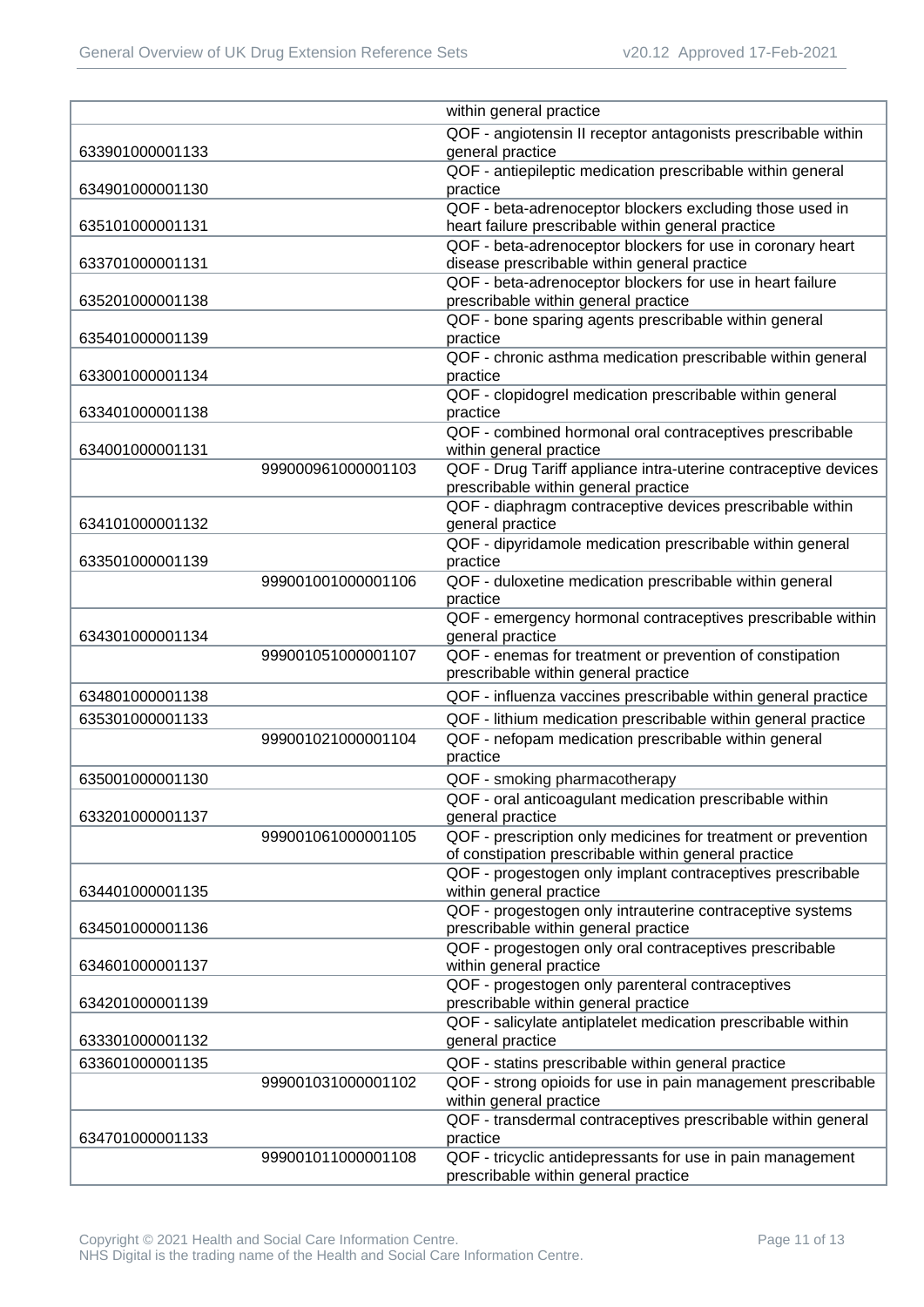|                          | 999001041000001109 | QOF - weaker opioids for use in pain management<br>prescribable within general practice                                               |
|--------------------------|--------------------|---------------------------------------------------------------------------------------------------------------------------------------|
|                          | 999000971000001108 | Indicators no longer in Quality and Outcomes Framework<br>general practice extraction - direct renin inhibitors                       |
|                          | 999000981000001105 | Indicators no longer in Quality and Outcomes Framework<br>general practice extraction - hypothyroidism medication                     |
| <b>Enhanced Services</b> |                    |                                                                                                                                       |
|                          | 999000951000001101 | Enhanced Services Antipsychotic drugs                                                                                                 |
|                          | 999001101000001107 | Enhanced Services Haemophilus type b (Hib) Meningitis C<br>vaccines                                                                   |
| 989701000001136          |                    | Enhanced Services Meningococcal ACWY vaccines                                                                                         |
| 989901000001139          |                    | Enhanced Services Meningococcal B vaccines                                                                                            |
| 990001000001134          |                    | <b>Enhanced Services Pneumococcal vaccines</b>                                                                                        |
|                          | 999001091000001101 | Enhanced Services Pneumococcal conjugate vaccines                                                                                     |
| 990101000001130          |                    | <b>Enhanced Services Diabetic drugs</b>                                                                                               |
| 990201000001137          |                    | Enhanced Services Immunosuppressant drugs                                                                                             |
|                          | 999000921000001109 | Enhanced Services Seasonal Flu asthma inhaled                                                                                         |
|                          |                    | corticosteroids                                                                                                                       |
|                          | 999000891000001103 | Enhanced Services Seasonal Flu injectable vaccines                                                                                    |
|                          | 999000881000001100 | Enhanced Services Seasonal Flu nasal spray vaccines                                                                                   |
|                          | 999000931000001106 | National Diabetes Audit - Metformin                                                                                                   |
|                          | 999000941000001104 | National Diabetes Audit and NHS Health Checks -                                                                                       |
|                          |                    | antihypertensive medication                                                                                                           |
|                          | 115131000001105    | Cardiovascular Disease Prevent general practice extraction -<br>ezetimibe medication                                                  |
|                          | 115171000001107    | Cardiovascular Disease Prevent general practice extraction<br>- proprotein convertase subtilisin/kexin type 9 inhibitor<br>medication |
|                          | 225571000001105    | COVID-19 general practice extraction - COPD medication                                                                                |
|                          | 225581000001107    | COVID-19 general practice extraction - corticosteroid<br>medication                                                                   |
|                          | 225681000001108    | COVID-19 general practice extraction - post-transplant<br>immunosuppressant medication                                                |
|                          | 225631000001109    | COVID-19 general practice extraction - prednisolone<br>medication                                                                     |
|                          | 225591000001109    | COVID-19 general practice extraction - severe asthma<br>medication                                                                    |
|                          | 226281000001101    | Learning Disabilities Observatory - antidepressant medication                                                                         |
|                          | 226291000001104    | Learning Disabilities Observatory - benzodiazepine and<br>benzodiazepine related medication                                           |
|                          | 226331000001109    | Learning Disabilities Observatory - melatonin medication                                                                              |
|                          | 226231000001100    | National Diabetes Audit general practice extraction - flash<br>glucose monitoring sensors                                             |
|                          | 226271000001103    | National Diabetes Audit general practice extraction - folic acid<br>medication                                                        |
|                          | 226191000001107    | National Diabetes Audit general practice extraction - glucose<br>monitoring strips                                                    |
|                          | 133231000001105    | Enhanced services general practice extraction - MMR<br>(Measles, Mumps and Rubella) vaccines                                          |
|                          | 226631000001102    | COVID-19 general practice extraction - NSAIDs                                                                                         |
|                          | 231481000001106    | Enhanced services general practice extraction - HPV vaccines                                                                          |
|                          | 61441000001104     | NHS England lipid management - High-intensity simvastatin<br>medication simple reference set                                          |
|                          | 71681000001104     | NHS England lipid management - High-intensity atorvastatin                                                                            |
|                          |                    |                                                                                                                                       |